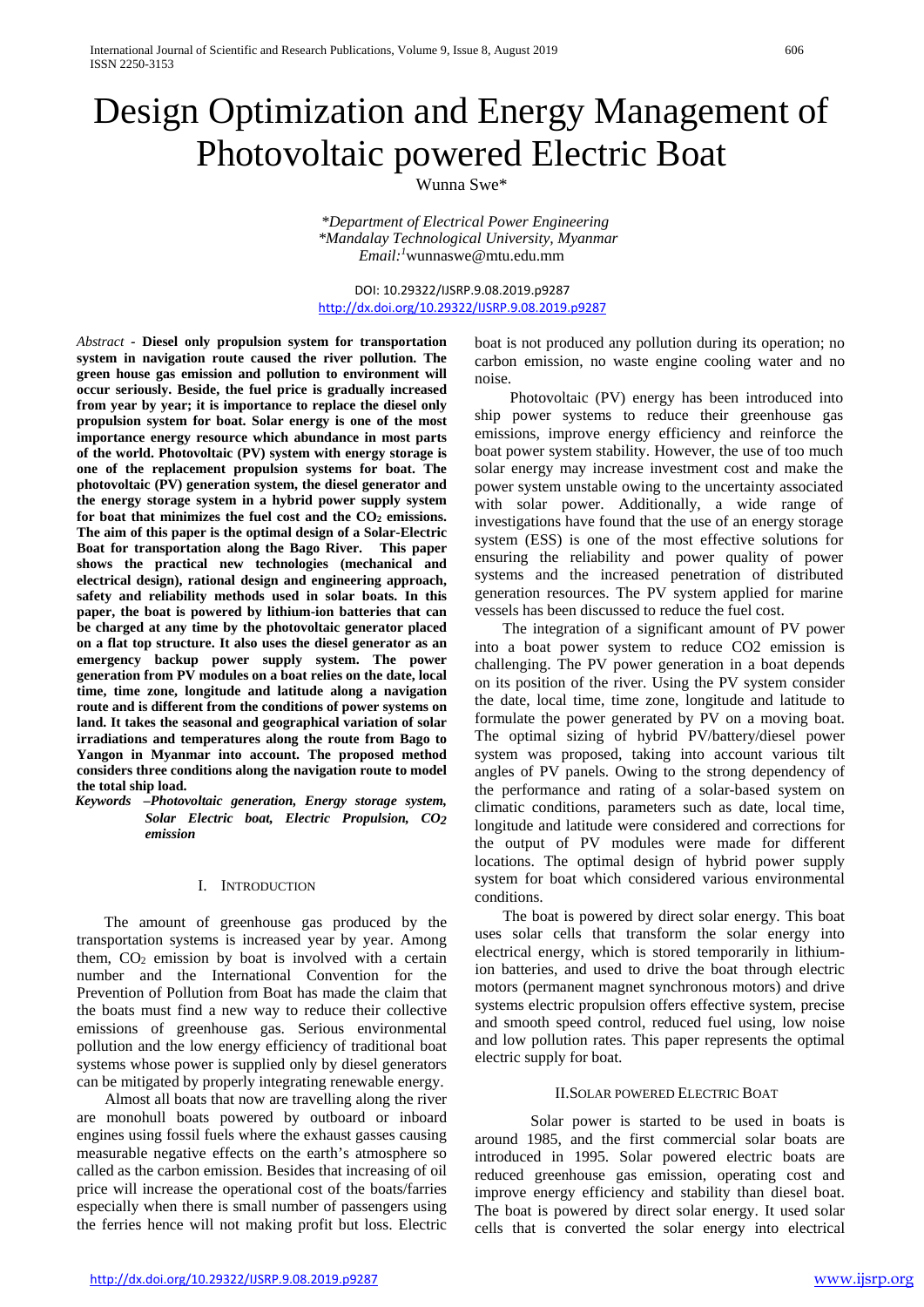energy, which are stored temporarily in lithium-ion batteries. The boat is powered by lithium-ion batteries that can be charged at any time by the photovoltaic generator placed on a flat top structure. Then it is also used electric motors for rotating the boat propeller. Electric propulsion offers effective maneuverability, precise and smooth speed control, reduced engine room, reliability, low noise and low pollution rates. Solar-electric boats are recommended solution for navigation in areas where combustion engines are prohibited (lake, protected areas) [12Giu].



Figure1. Solar Powered Electric Boat [10]

There are many electrical and mechanical components for solar powered electric boat are Photovoltaic array, Battery bank, Charge Controller and Inverter, Buck/Boost Converters, Loads ( Induction motor, lumps, pump, TV, etc), Diesel Generator and GPS System, Rudder and Propeller.

The electrical components for solar powered electric boat are described in the followings:

- Photovoltaic array
- Battery bank
- Charge Controller
- Inverter
- Buck/Boost Converters



Figure2. Electric Supply System for Solar Powered Electric Boat

## III.NAVIGATION ROUTE

In this research, the proposed river is Bago River. It is located in lower Myanmar. The river is flowing from north to south. So, it comes from Bago Division to Yangon Division. East Longitude and North Latitude for Bago Division are 96.48° and 17.34°. Yangon Division for East Longitude and North Latitude are 96.16° and 16.81° [2].

Bago River is start from Bagoyoma, which is connected Yangon River near the Thanlyin Bridge. The distance between the Yangon and Bago Bridge is about 40miles. BagoRiver flows from North to South. The river is gradually wider in Yangon Division. It passes through Tabu, Tawa, Ywathikon and Thonegyi village.

It is carry about 30 passengers on the boat. It is started from Botataung harbor (Yangon) at 7:00am. During this time it cannot get solar power from the sun. It is 30minutes docking at Tabu harbor. Tabu is located at Bago Region. Itwill reache that harbor in lunch. Then, it is continued to Bago region. It will reach the Bago bridge harbor at 5:00pm. So, the time duration for navigation route is about 10 hours. The river for the Bago River is 0.3ms-1 . Itis sailing the upstream speed is 2.3ms-1 and downstream speed is 1.7ms-1 .Figure 3 is shown the proposed river for solar powered electric catamaran by using the Google map searching [2].



Figure3. The Proposed River Location and Map

 The total radiation is the sum of the direct radiation, diffuse radiation and reflected radiation. Latitude for the proposed river is 16.8° and 17.3°[1]. In this research, December 21 is used as the typical day for solar radiation along the navigation route and tilt angle for the collector is assumed to zero. The region is received enough solar power for proposed system. The solar radiation for the navigation route is shown in figure 4.



Figure4. Solar Radiation on a Collector Surface

## IV.ENERGY CONSUMPTION

## *A. Characteristics of Solar Electric Boat*

For this research, it is consider for a boat in the following characteristics:

- From Bago to Yangon
- Cruising speed: 2.3ms-1(up), 1.7ms-1 (down)
- Cruising range: 10hours
- Length over all: 10.8 m
- Width over all: 6.49 m
- High over all: 3 m
- The boat is equipped with one 4.7kW permanent magnet synchronous motors;
- Boat travels for about 28miles per day;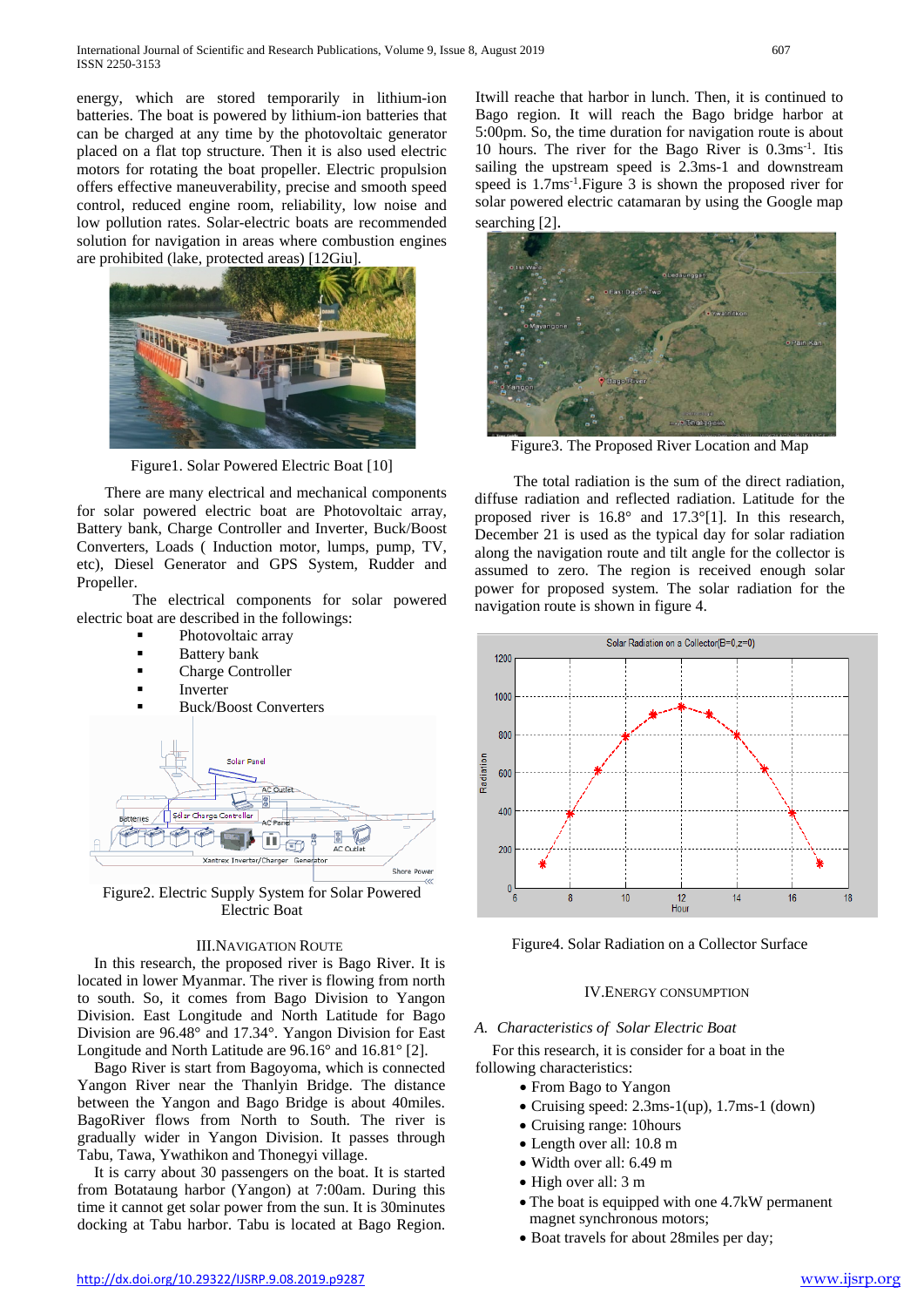Not all boats are suitable targets for the integration with photovoltaic generating system. A solar-electric boat must have sufficient deck space. In boat a flat top structure is used for putting up a photovoltaic array.

## *B. Load Profiles*

The time duration for boat sailing in Bago river is about 10hours (7:00am – 5:00pm). The followings are details calculation for propulsion components at upstream speed and downstream speed.

| Table 1. Load profile    |                              |         |                                                                  |                            |                                          |
|--------------------------|------------------------------|---------|------------------------------------------------------------------|----------------------------|------------------------------------------|
| S<br>$\overline{1}$<br>N | Appliances                   | Qt<br>y | Power<br>Rating<br>(Watt)                                        | Hours<br>of use<br>per Day | Energy<br>per Day<br>(Wh)                |
| 1                        | 19" Plasma<br>TV             | 1       | 80                                                               | 3                          | 240                                      |
| 2                        | Lighting                     | 5       | 20                                                               | 1                          | 100                                      |
| 3                        | <b>Water Pump</b>            | 1       | 350                                                              | 1                          | 350                                      |
| 4                        | <b>GSM</b><br>(System)       | 1       | 25                                                               | 10                         | 250                                      |
| 5                        | Cell Phone                   | 4       | 2.5                                                              | 10                         | 100                                      |
| 6                        | Motor $(up)$<br>Motor (down) | 1<br>1  | $4.7\times$<br>10 <sup>3</sup><br>$2.6\times$<br>10 <sup>3</sup> | 10<br>10                   | $47 \times 10^{3}$<br>$26 \times 10^{3}$ |

Table 1. Load profile

Thus, the load profile of the residence is 48040watthours per day and will be used to determine the PV and battery power system. The speed for the Bago River is 0.3ms-1and the boat speed is 2ms-1. So, the above table is considered the upstream speed 2.3ms-1.

Thus, the load profile of the residence is 27040watt-hours per day and will be used to determine the PV and battery power system. The above table is considered the downstream speed at 1.7ms-1.

## V.SIZING OF POWER SUPPLY SYSTEM

# *A PV Array Sizing*

The photovoltaic array is the important component of any PV system. It is responsible for the conversion of sunlight into electricity. The fundamental power conversion units are the solar cells, which typically produce less than 2 Watts of power. In order to produce increased power output, the solar cells are normally connected in series and parallel to form modules. Modules are then also connected in series and parallel architecture to form an array so as to meet the desired power output.

The modules in a PV array are usually first connected in series to obtain the desired voltage; the individual strings are then connected in parallel to allow the system to produce more current as desired. The following information should be determined before the actual sizing of the PV array begins:

- $\bullet$  The dc voltage of the system (V<sub>dc</sub>)
- The average sun hours of the installation site per day  $(T_{sh})$
- The daily average energy demand in watthours  $(E_d)$

**Required Information: Solar Module: SunPower 345 Solar Panel,**  $Vrm = Vmp = 57.3V$ ,  $Irm = Imp = 6.02A$ ,  $Isc = 6.39A$ System Voltage (Vdc) =  $48$  V Average Sun-hours for Bauchi ( Tsh) =4.8 Daily Average Demand (Ed )  $=$  48kWh Battery Efficiency (ηb ) = 0.98 Converter Efficiency ( **ηc**) = 0.985 Charge Controller Efficiency (**ηcc**) = 0.98

| Table 2.PV Array Sizing                                |                                       |              |                |
|--------------------------------------------------------|---------------------------------------|--------------|----------------|
| <b>Parameter</b>                                       | <b>Equation</b>                       | <b>Value</b> | Unit           |
| <b>Required Daily</b><br><b>Energy Demand</b><br>(Erd) | $\text{Erd} = \text{Ed} /$<br>nbncncc | 51.78        | kW             |
| Average Peak<br>Power(Pave, peak)                      | Pave, peak $=$ Erd /<br>Tsh           | 10.79        | kW             |
| Total dc Current<br>(dc)                               | $Idc = Pave, peak /$<br>Vdc           | 225          | A              |
| Number of Series<br>Modules(Nsm)                       | $Nsm = Vdc / Vrm$                     | 1            | N <sub>0</sub> |
| Number of<br>Parallel<br>Modules(Npm)                  | $Npm=$ Idc / Irm                      | 37           | <b>Nos</b>     |
| <b>Total Number of</b><br>Modules(Ntm)                 | $Ntm = NsmxNpm$                       | 37           | <b>Nos</b>     |

In this boat the area available for laying a photovoltaic array is about 70.09m<sup>2</sup>. The Total area of PV modules is  $68.79 \text{ m}^2$ . So the area is enough for placing of PV array.

## *B Battery Sizing*

The storage batteries are used to supply the load during non-sunshine hours whilst being charged by the PV array during periods of high solar radiation. The recommended batteries that should be used in hybrid power system for solar boat are lithium-ion batteries because of their high performance.

Lithium iron phosphate batteries have higher energy densities. Lithium iron phosphate batteries are lighter and smaller per amp hour capacity so more energy can be stored in the same amount of space as lead acid.

To get a system that can ensure a reliable transport, it must assume that the energy, used during the cruise (5 h), must be entirely taken from the batteries; for designing in safety, it have to hypothesize that the photovoltaic system doesn't supply energy. Therefore, the daily energy consumption that the batteries have to provide is equal to the average energy (38.25kW) for half cruise time (5hours). With all these hypotheses, the total storage battery capacity has to be >90 kWh. It proposed the electrical load during a typical day without return in emergency.

The battery type recommended for use in solar PV power system is lithium-ion battery, specifically designed such that even when it is discharged to low energy level it can still be rapidly recharged over and over again for years. The battery should be large enough to store sufficient energy to operate all loads at cloudy, rainy and dusty days.

The daily average energy demand per day is 19.2kWh. The nominal system voltage is 48V. The day of autonomy is 2days, allowable depth of discharge is 0.8 (80%) and the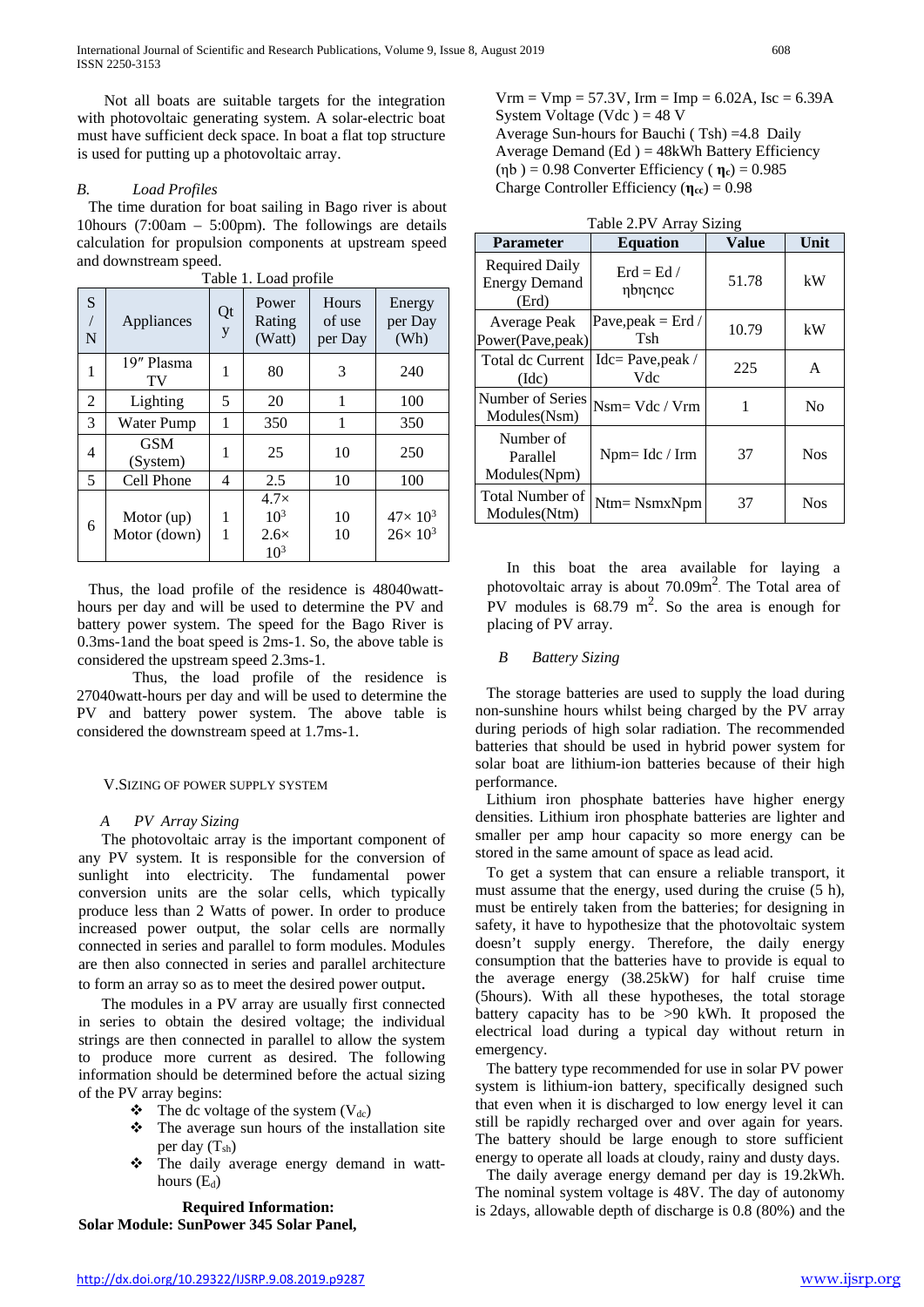derate factor is 1. The rated battery voltage is 12V. The sizing of the battery bank proposed the following:

#### **Required Information:**

**Lithium-Ion Battery**

Number of Days of Autonomy (Daut)  $= 2$  Days Battery: LIT / D12-200 Cb=200Ah, Vb=12.8V, Ddisch=80%

| Table 3. Battery Bank Sizing |  |  |
|------------------------------|--|--|
|------------------------------|--|--|

| <b>Parameter</b>                                     | <b>Equation</b>    | <b>Value</b> | Unit       |
|------------------------------------------------------|--------------------|--------------|------------|
| Total Capacity of<br>Battery Bank (Ctb)              | $Ctb = Esafe / Vb$ |              | kAh        |
| Total Number of<br><b>Batteries in Bank</b><br>(Ntb) | $Ntb = Ctb / Cb$   | 20           | <b>Nos</b> |
| Number of Batteries<br>in Series (Nsb)               | $Nsh=Vdc/Vb$       | 4            | <b>Nos</b> |
| Number of Batteries<br>in Parallel (Npb)             | Npb= Nb / Nsb      | 5            | <b>Nos</b> |

Total weight:  $20 \times 25.69$  kg  $\approx 513.8$  kg

Volume:  $485 \times 170 \times 245 \times 20 \approx 404 \times 10^6$  mm3  $\approx$  $0.4<sup>3</sup>$ 

*C. Sizing of Charge Controller* 

A charge controller must be able to withstand the array current as well as the total load current and must be designed to match the voltage of the PV array as well as that of the battery bank. Table 3 shows the parameters of the selected solar charge controller.The rating of charge controller should be 25% greater than short circuit current of PV array. Required charge controller current is 295.54A. The total number of charge controller is divided the required charge controller current by the selected charge controller current. The selected charge controller current is 60A. The total number of charge controller is five.

Table 4. Parametersof Charge Controller

| Model Number                   | FSR 60/12                     |
|--------------------------------|-------------------------------|
| Rated Charge/Discharge Current | 60A                           |
| Nominal System Voltage         | 12V                           |
| Dimension                      | $91 \times 103 \times 228$ mm |
| Weight                         | 1.73kg                        |

#### *D. Sizing of Inverter*

The selected inverter for the proposed system is three phase inverter. The data specification for the three phase inverter is described in Table 4.

| Table 5. Parameters of Inverter |                 |  |
|---------------------------------|-----------------|--|
| Model Number                    | Delta M15A      |  |
| Nominal Voltage                 | $635V_{dc}$     |  |
| <b>Rated Power</b>              | 15kW            |  |
| AC output                       | $230/400V_{ac}$ |  |
| Efficiency                      | 98.3%           |  |
| Maximum AC Current              | 24A             |  |
| Start up Voltage                | >250V           |  |

The frequency for the selected inverter is 50Hz.The weight for the inverter is 43kg and dimension is  $612$ mm  $\times$  625mm  $\times$  278mm.

#### *E. Selected Buck/Boost Converters*

In this thesis, it selected boost converter between the PV modules, batteries and motor. It is connected buck converter between the PV modules and batteries. It is selected the 20kHz switching frequency, output voltage ripple is 5% and inductor current ripple 10%. The specification for the buck/boost converters is shown in Table 5.

| <b>Types</b>              | <b>Buck Mode</b> | <b>Boost Mode</b> |  |
|---------------------------|------------------|-------------------|--|
| Input Voltage             | 57.30V           | 57.3/12V          |  |
| <b>Output Voltage</b>     | 12V              | 400V              |  |
| Maximum Power             | 4.7kW            | 4.7kW             |  |
| Duty Cycle                | 0.21             | 0.86              |  |
| Selected Inductor         | 299µH            | $12\mu H$         |  |
| <b>Selected Capacitor</b> | $100\mu F$       | $100 \mu F$       |  |

Table 6.Parameters for Buck/Boost Converters

#### VI.ENERGY MANAGEMENT SYSTEM

The PMS is used for the right managing of the energy aboard. It is to provide the master with the real autonomy of navigation and the real power from the battery. In our system, a storage device (battery bank) is used for balancing the mismatch between the available energy by the photovoltaic array and power required by motors and ship instruments. Both the powers that flow in and out of the storage device have to be designed accurately and controlled for a global energy management strategy.

In particular, since the lithium-ion batteries decrease the storage capacity with aging, is not possible to know the instant energy available for the navigation, by measuring the output voltage of the battery. For a safety and reliable navigation, it is necessary to know the real autonomy of navigation, which means to know the real energy storage within the battery banks.

The boat is start sailing from Botataung harbor, Yangon Division. Firstly, it cannot get sufficient power from the sun. The sufficient solar power for the electric boat is from 9:00am to 3:00pm. It will get efficient solar radiation at 12:00pm. The sunrise, sunset and night cannot get sufficient solar power for the electric boat. The total load consumption for solar powered electric boat for 6hours (9:00am – 3:00pm) is 28685 watt-hours per day.

The time duration for supplying the battery power to the load is 7:00am – 9:00am and 3:00pm – 5:00pm. It is the 4hours for supplying the load. Then, it is recharged the battery for reusing the evening. The total load consumption for 2 hours is 9.75kWh. So, the total load consumption using the battery per day is 19.49kWh.

Manage the energy from PV and battery bank for sailing time of the boat is shown in figure 5. The boat is consumed 4.7kW and 4.8kW during sailing time. At 11:00am to 11:30am is dock time at harbor and no consumed energy.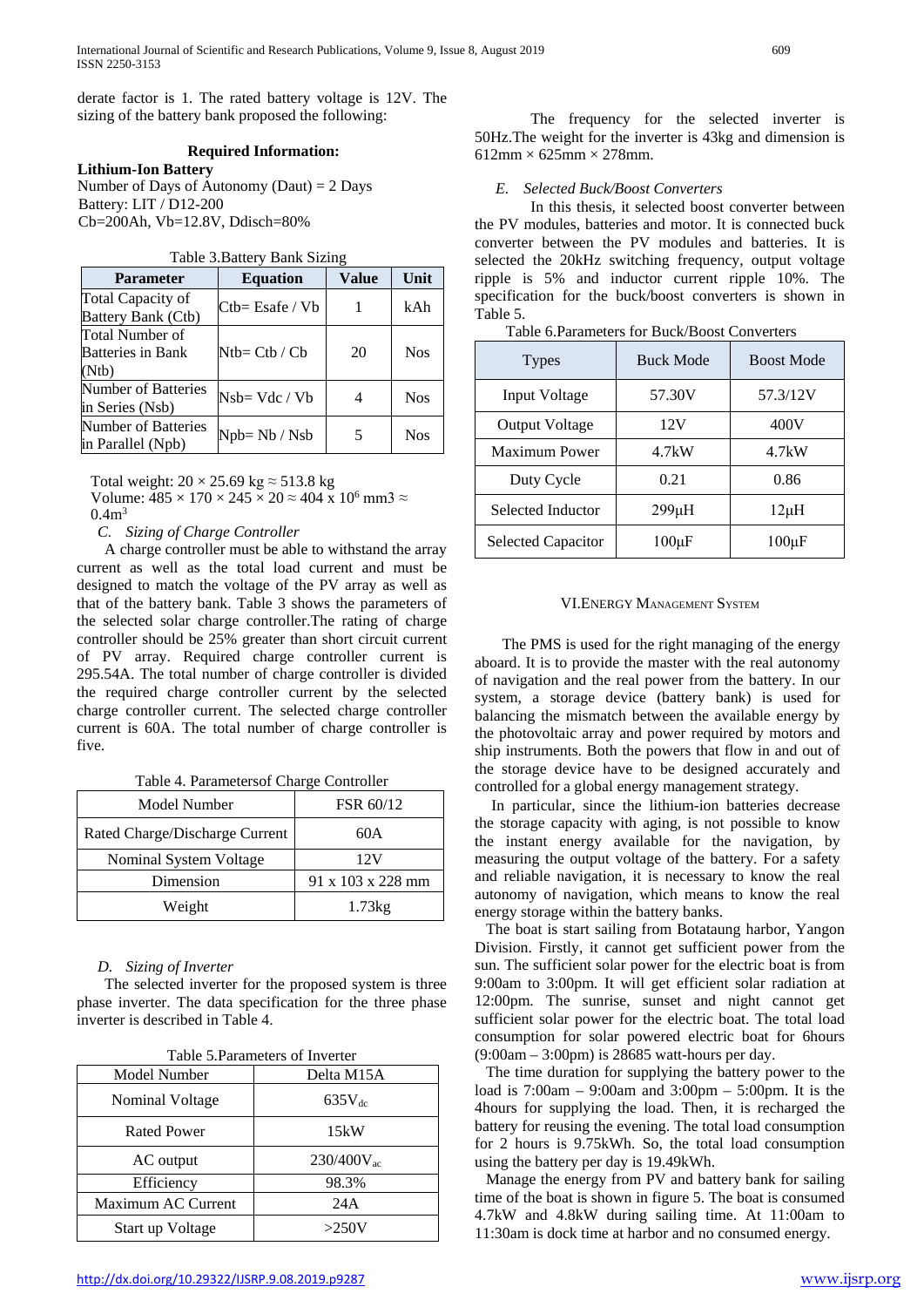

Figure 5.Energy supply from various sources

#### *VII. DIESEL GENERATOR*

It is used diesel generator as a backup emergency power supply system when the solar power and batteries power are insufficient. It is used 5kW diesel generator, which calculation is shown Table 4.20. The daily fuel consumption per day is about 18 gallons. The One nautical mile (nm) is 1knots and it equal to 1852m, the fuel consumption for liters per nm is 0.87.

Table 6. Data Sheet of Diesel Generator

| Power      | 5kW, 41.7 amps, 240Volts AC |
|------------|-----------------------------|
| Dimensions | $57''$ x 33" x 40"          |
| Weight     | 950lbs                      |
| Liter/nm   | 0.87                        |

#### IV. CONCLUSION

The optimal sizing of electric supply for solar Boat using in transportation along the coast, in the rivers, in the Lakes have been presented. It is possible to replace the standard fuel engine with an electric one, by accepting a loss in power, and without changing the weight and the dimension of the boat

In this paper is proposed to find the optimal size of hybrid PV/diesel/ESS generators in a boat's power system. Hourly loads are model with various conditions of power supply options, which are regular cruising, starting and docking. A navigation route from Bago to Yangon in Myanmar serves a route for decision makers considering three different seasons to allocate the sizes of PV and ESS herein.

The optimal sizes of the PV system, ESS and diesel generator for boat is reducing the fuel consumption and emission. It will get simulation results of optimal hybrid PV/diesel/ESS power supply for boat. The proposed method can be enhanced to study other mobile micro grid such as container ship and high-speed train.

#### **REFERENCES**

- [1] Win Win Phyo, Wunna Swe, Optimal Sizing of Electric Sypply System in Solar Boat, The Proceedings of The Tenth National Conference on Science and Engineering, 2017 (Upper Myanmar)
- [2] Win Win Phyo, Wunna Swe, Efficient and Pollution Free Electric Catamaran Ferry for Bago River, Mandalay Technological University Journal of Science, Engineering and Technology (MTUJSET), Vol-4, issue-6, pp-124-130
- [3] M. Wyman, J. R. Barborak, N. Inamdar and T. "Stein, Best Practices for Tourism Concessions in Protected Areas: A Review of

the Field," Forests, Vol. 2, No. 4, 2011, pp. 913-928. doi:10.3390/f2040913.

- [4] J. Davenport and J. L. Davenport, "The Impact of Tour- ism and Personal Leisure Transport on Coastal Environ-ments: A Review Estuarine," Coastal and Shelf Science, Vol. 67, No. 1-2, 2006, pp. 280-292. doi:10.1016/j.ecss.2005.11.026
- [5] J. L. F. Soto, R. G. Seijo, J. A. Formoso, G. Iglesias and L. C.Couce, "Alternative Sources of Energy in Shipping," Journal of Navigation,<br>Vol 63. No. 1-2. 2010. pp. 435-448. Vol. 63, No. 1-2, 2010, pp. 435- 448. doi:10.1017/S0373463310000111.
- [6] Ying-Yi Hong, "Optimal sizing of hybrid PV/diesel/battery in ship power system", Volume.27 2015
- [7] Giuseppe Schirripa Spagnolo, Donato Papalillo, Andrea Martocchia, Giuseppe Makary , "Solar-Electric Boat", Journal of Transportation Technologies, 2012,Vol-2, pp-144-149
- [8] Guda, H. A‡. and Aliyu U. O, "Design of a Stand-Alone Photovoltaic System for a Residence in Bauchi", International Journal of Engineering and Technology Volume 5 No. 1, January, 2015.
- [9] Recayi Pecen Michael E. Hay, "Design and Implementation of Solar Electric Boats for Cleaner U.S. Waters '', Session Number: 1648.
- [10] https://products.damen.com/en/ranges/modular-ferry/modular-solarpowered-ferry-2409

## **AUTHORS**

**First Author** – Dr. Wunna Swe, Professor and Head, Department of Electrical Power Engineering, wunnaswe@mtu.edu.mm